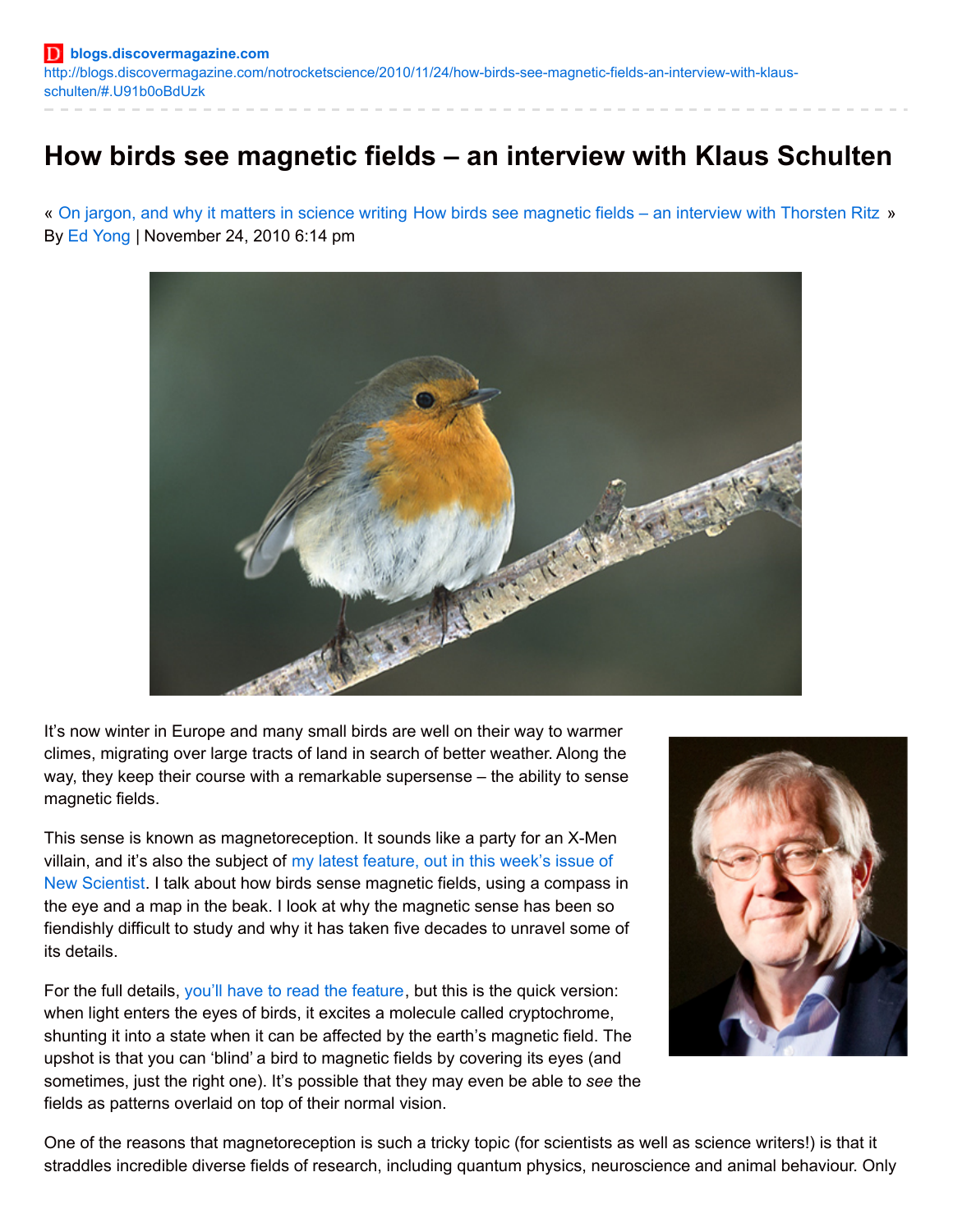a few scientists can bridge such divides, and I had the pleasure of interviewing two of them for my piece: Klaus Schulten and Thorsten Ritz. Both gave eloquent, insightful and funny interviews that were inevitably pared down into a few short quotes for the feature. Fortunately, I have all the space I need to make that material publicly available.

First up is Schulten, who talks with marvellous clarity about the early days of the research and where it expects it to go. He was warm and jovial, and gave a great insight into how discoveries are made – by connecting dots that no one else can see. I've edited it very gently for length, but the words are all his.

### **Talk to me about the early days of the research. How did you get involved?**

That goes a long time back all the way to 1975 when I was a post-doc at the Max Planck Institute. It started with some basic chemistry experiments that could be influenced by weak magnetic fields. I developed a theory that explained the behaviour. You could follow a rapid chemical reaction that involved absorption of light by one of two molecules and transfer of electrons between them. One could influence this reaction with a simple door magnet.

Immediately, I thought about the open problem of magnetoreception in behavioural biology. It had been discussed for decades earlier and I thought maybe this reaction, which was entirely feasible in living cells, could explain magnetoreception in birds and other animals. So I submitted a 1978 paper to Science that made this suggestion. I got the paper back with a rejection note saying, "A less bold scientist may have designated this idea to the waste paper basket". I scratched my head and thought, "This is either a great idea or entirely stupid." I decided it was a great idea and published it quickly in a German journal!

Then I gave a lecture at Harvard, where I had been a graduate student. The Nobel-prize-winner Dudley [Hershbach](http://en.wikipedia.org/wiki/Dudley_R._Herschbach) listened to it and said, "In a test tube, you need light. Where is the light in the bird?" I knew this was a good question and thought that magnetoreception would likely be in the eye and actually involve the visual system of birds. The behavioural biologists, who were really quite desperate about finding where the magnetic compass was located in animals, immediately took up this suggestion and added light to the experiments. Very quickly, they saw there was a very strong light effect. That is how it all started.

# Your website suggests that birds could actually see magnetic fields and that the fields appear as light or **shade on their field of vision. How solid is that idea?**

The problem is that I'm not Doctor Doolittle! I can't talk to the animals and I would love to ask them. Magnetoreception seems to be involved in their visual system because they need light. If you cap the eyes – actually, if you cap just one eye, you can influence it. So one eye is more involved. How that actually works, I have no clue except that one could imagine how it could be for humans. The idea is simply that the eye is a great sensor to be participating in magnetoreception because magnetoreception is about orientation and the eye is about orientation.

Any kind of visual pattern that depends on the Earth's magnetic field that you could impose on the normal visual pattern could help the bird. Now you don't want this magnetic-field dependent pattern too strong because the bird has to find food, it has to orient, it has to avoid the eagle that might want to catch it. And so you have a subtle kind of effect.

It turns out that whenever some shade or some bit of discolouration in the visual field moves, humans and other animals – but particularly birds – can pick it up easily. So I thought that there is some sort of pattern that when the birc moves its head, the pattern moves and the bird can actually see this pattern that's due to the Earth's magnetic field quite easily. So I would imagine some type of shade that is superimposed by the bird. I made this suggestion in 1978.

#### **Who came up with the cryptochrome idea? Was it something you yourself realised?**

I waited until I really had some concrete ideas about which molecule in the eye might actually be responsible for magnetoreception. It took me until 2000, when it was shown that cryptochrome is present in the eye of many animals, that I published my paper. I knew from my knowledge as a physicist and a biochemist that cryptchrome realises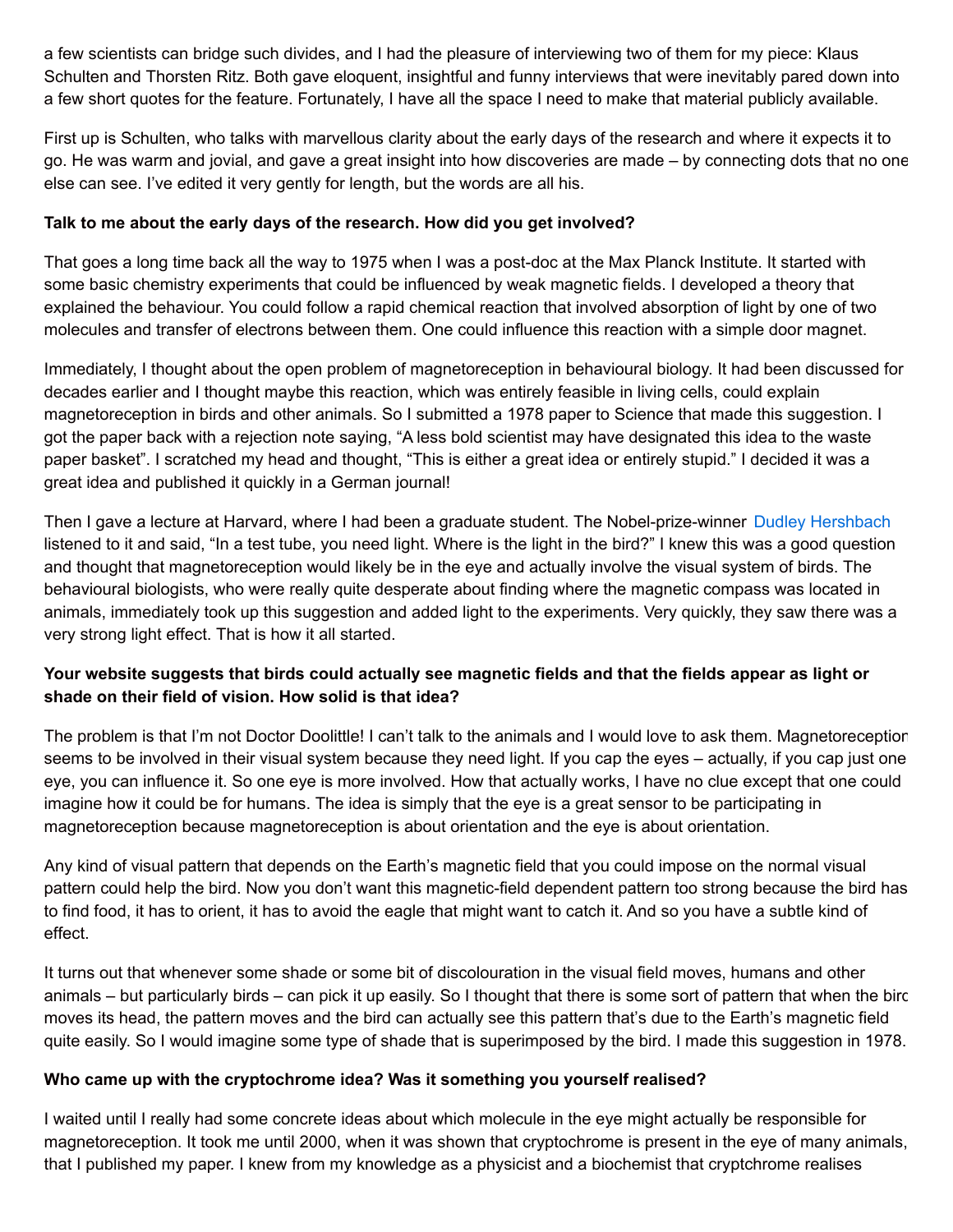exactly this light-induced electron-transfer reaction that I had been dealing with in the test tube in 1975. [*When light* hits cryptochrome, it nudges an electron over to a partner molecule called FAD. The two molecules become what's *known as a 'radical pair', which can be influenced by magnetic fields. – Ed*]

When I heard cryptochrome and eye, I just fell of my chair and realised this was exactly what was needed. I realised it within a split-second. So I published in 2000 a paper about how birds can see the Earth's magnetic field using cryptochrome. That was the starting point.

Cryptochrome is an interesting signalling molecule that's involved in the daily rhythm of people and the biological clock. I knew this and I knew that the clock is light-triggered. It's in a part of the brain where some reptiles actually receive light from the outside through a hole in the skull. In other animals, light goes from the eye to the brain centre where cryptochrome is. And one day there was an article – I can't remember in which journal – where people discovered that there was cryptochrome in the eye. Before it was only in the brain and now suddenly they showed that there is cryptochrome in the eye!

And that for me was the breakthrough. I thought that bird eyes were involved in magnetoreception and suddenly I had a molecule that could do the job. It was exactly capable of carrying out this magnetic field effect that I had discovered in 1975. Today, people are very convinced – it's not 100% proven, one should say that – but people are very convinced that cryptochrome is involved in magnetoreception.

# **Cryptochrome is very interesting because it's found throughout many animal groups. If it's so common, why can't more animals sense magnetic fields? Why can't humans do it, for example?**

So now I'm getting a little crazy and I'm not sure if this is really… <chuckles>. Okay, so I'll go a little bit to the edge. I wrote a paper two years ago where I suggested that there are actually two magnetic field-dependent reactions in cryptochrome. There is a second reaction that involves superoxide, a negatively charged oxygen molecule. This is a molecule that's quite common in our metabolism – you cannot avoid it. [*Superoxide is incredibly reactive and rather destructive – Ed*] This is why you eat antioxidants like blueberries to keep health. The body checks the concentrations of superoxide very well. A molecule called superoxide dismutase is like a vacuum cleaner that takes away all superoxide but obviously leaving a little bit because it can't find every molecule.

We showed in this publication that very low concentrations of superoxides could really add to the magnetic sensitivity of cryptochrome. I made this tongue-in-cheek suggestion that maybe some animals like humans are more interested in longevity than good orientation; so we'd rather lower our superoxide concentrations so our cryptochrome can't really utilise it. Other animals that are more short-lived can afford a higher concentration so they can use superoxide with their cryptochrome.

But I think this is a little crazy. The simple answer might be that like everything else, having magnetoreception has a cost. Every sense has a cost. Maybe for humans and other animals, magnetoreception is not so important but for birds and other animals that are migratory, it's very important. They have bad weather conditions where you can't see your hand in front of your eyes but you still need to know where is north and where you are because if you drift away too far, you're dead. So for them, it's more important but for animals that live more locally or get experience for where they are through other means, it's less important.

# Do you think the behavioural studies using live birds are starting to run out of answers? Will we start to need **contributions from genetics, neuroscience and other disciplines?**

Absolutely. A sense that we do not share depends on the behavioural biologists because you have to somehow talk to the animals – that's a science that can do that. At the end of the day, we must prove in very clear terms that the sense that is being postulated exists and what its properties are. We don't debate that there is a visual sense because we share it and we know it's there. But still there are many scientists who study in detail the sensitivity of the visual sense, how many photons we need, how we're adapted in the dark, how we distinguish so many colours. These are studied genetically.